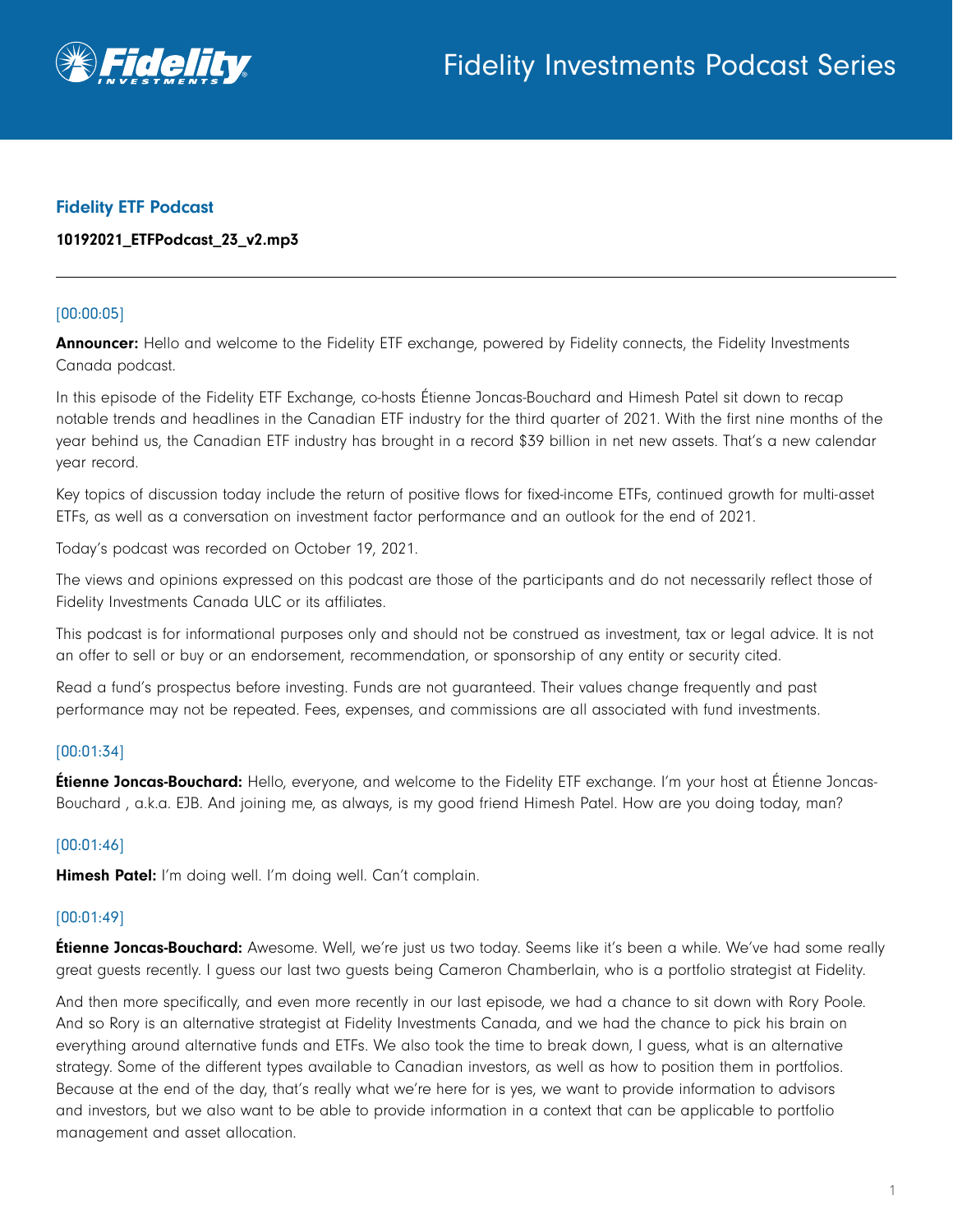

So, we also had the chance to get his take on alternative strategies and ETFs more specifically, which obviously given the nature of our podcast, was also great to do, given we like to focus on ETFs here. Albeit we do stray away from that quite often, it feels like, but definitely today for this episode, we're going to be really focusing back on the Canadian ETF industry with our third quarterly recap that we've been doing. Before we get into today, though, I just mentioned if you do want to go back and listen to any of our other episodes, you can always find them on Fidelity.ca or on your favorite podcast app.

So I'll start by maybe pointing out a couple of highlights from a broad perspective, and I'll take numbers as of September 30th. So really the end of the third quarter, it actually marked if we look from a year-to-date perspective, a new calendar year record with a total of 39 billion in net new assets in the Canadian ETF industry. And we still have three months to go. So we surpassed 2020, which was the previous record in terms of broad asset class breakdown. Our fixed income actually made a very strong comeback in September, with 1.9 billion in and net inflows versus a now rare outflow, I'd say over the past two years in the equity component with minus 300 million.

So if we go back from…that was September, obviously and wrapping up the end of the quarter, if we go back to a longer…say year-to-date, we're still seeing a very strong flows in the equity segment, with 21 billion total versus 8.2 billion for fixed-income ETFs. So on the topic of flows, you know, are there any clear trends that you've identified over the past three months or more of the same since the beginning of the year?

# [00:04:31]

Himesh Patel: Well, the one you skipped over just now is the multi-asset category. And so this is a category that I think is more of the same where we saw continuous flows, strong flows to start off the year and those have continued into Q3 as well. So right through September 30th, we're at about 5 billion inflows year-to-date into the multi-asset category. So that's not something new, but a little bit more of the same.

I would say a couple of things that are different. Obviously, as you mentioned on a fixed-income side, we're seeing a little bit of a reversal where we saw lots of redemptions and outflows earlier this year. But I think that's making a little bit of a comeback, especially with what's ensuing in the fixed-income markets, more recently now with the taper talk and all the Fed news.

But I think another area that is starting to see an uptick, especially from us internally, is value. And that's something that we've talked about a lot this year. We've seen a lot of market news and headlines around value investing year-todate, but we're starting to see a little bit of a resurgence in terms of flows as well as performance, too. So, I think that's interesting and we'll see how that plays out into the remainder of this quarter.

### [00:05:58]

**Étienne Joncas-Bouchard:** Very interesting, and I love your point about value, and actually, I'm going to get back to that in a few moments, but I think one comment I might make on with regards to fixed income is actually quite interesting because when you think about it, the key headlines that you mentioned, whether that be Central Banks tapering their asset purchases or whether that be eventual quicker rate hikes coming in the next year. If we look at the options market, they're definitely ticking up.

I was just looking earlier using the overnight index swaps that can be found on Bloomberg. We went from expecting 0.8 hikes in until next July in Canada to now close to 3 being priced in in July. That should be a pretty, pretty bad headwind for fixed income, right? But you saw an increase in flows, which leads me to think it's also probably due to the volatility we saw in equity markets at the beginning of the end of September and then even going into October. So maybe it's just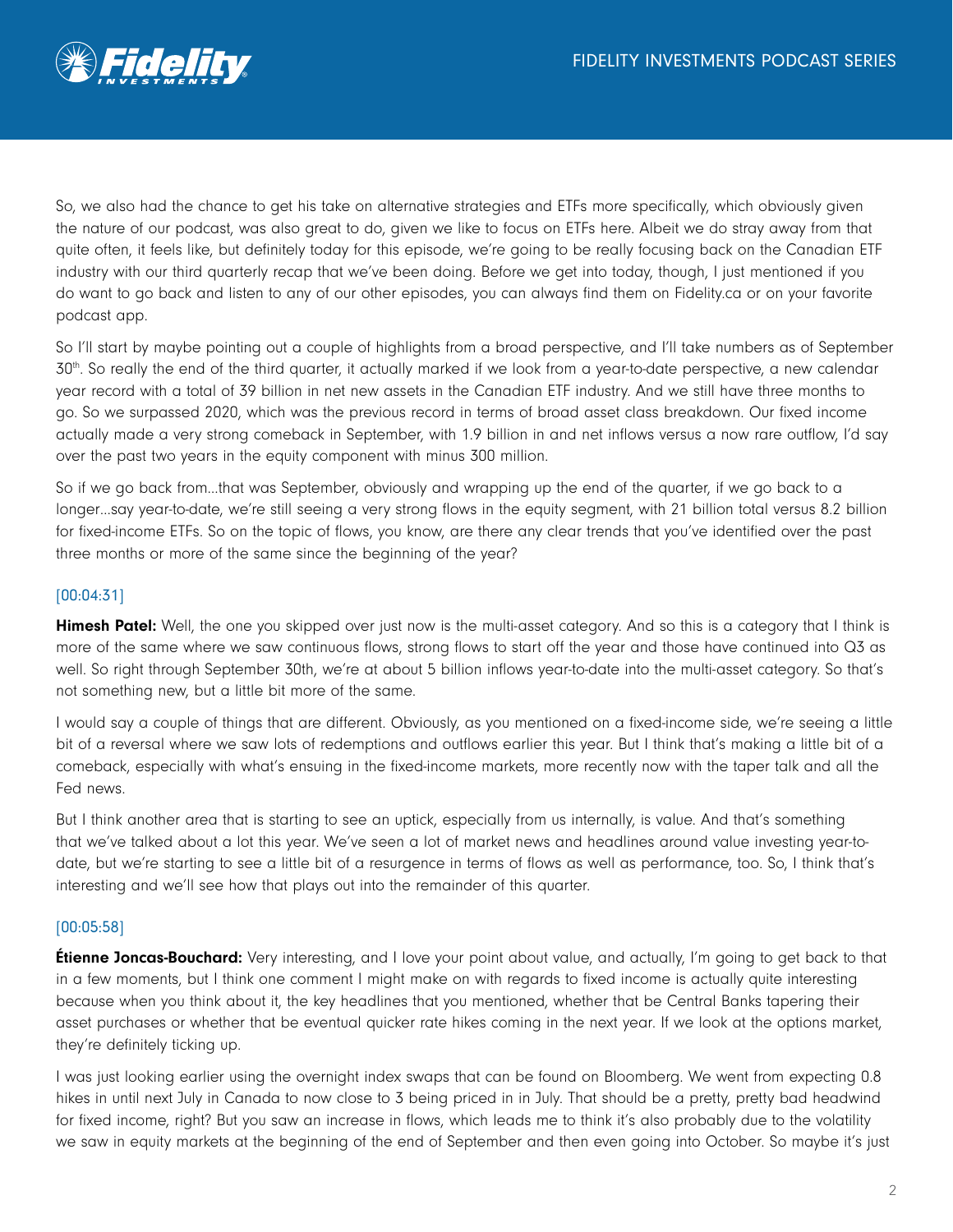

taking a little bit of gains away from equities and rotating back to a more conservative asset class. But nonetheless, and I wanted to highlight that because it was quite interesting that we saw those movements and that was literally over the past month. So that's as of October 18th relative to September 1st. So quite a drastic change on that front.

# [00:07:15]

Himesh Patel: Yeah, very interesting stat. The market, again, as we've seen before, leading the Fed and it looks like investors are looking for juicier yields than what we've seen in the fixed-income markets recently.

### [00:07:29]

**Étienne Joncas-Bouchard:** Yeah, absolutely. I'm going to go back to that value point you made because from a business cycle perspective, I think it was fairly easy to say back when we were in Q1, and we were doing either this wrap up or even our predictions at the end of 2020, saying that value seemed to be primed for a comeback from a relative valuation standpoint. So you know, the size of the discount relative to the broad market. The fact that we were in an accelerating economic growth environment, do you think we still find ourselves in that phase or you know, or are we getting closer to the mid-cycle? Or how will that play out from a style standpoint?

#### [00:08:07]

Himesh Patel: That's I think one of the big questions on a lot of people's minds right now is where are we in the cycle? Obviously, it's very hard to tell, but I really do think that we're coming into this mid-cycle transition phase and we're seeing a little bit of dynamics on both sides of the spectrum where some metrics you look at or some stats you look at put us in the early cycle. Other things like the slowing earnings growth that we're seeing put us into that mid-cycle phase.

So, we're definitely seeing sort of this in-between market right now where we're seeing characteristics of two cycle environments. And, you know, couple on top of that that the global economy isn't fully reopen yet. So, there's still a little bit of headway there. But in terms of where we are in the cycle, I think we're definitely nearing that mid-cycle transition phase. We're definitely seeing, for example, in Q1 and Q2, earnings growth were really strong and substantially outperformed every other quarter that we've seen in the last 24 to 36 months. But we're seeing that earnings growth kind of slowly dwindle down and still positive, obviously, but much more muted versus the first two quarters this year.

So, we'll see how Q3 earnings season played out. I think that just started over the past week or so. So, you know, the jury will still be out in terms of how slow earnings will grow. But then on the other hand, the aspect of it is we have a little bit of multiple compression that's happening. So, in a matter of like a month, we saw the PE go down about three times. So the S&P 500 was trading around 26 to 25 times, now are trading close to 21, 22 times. So this really does look like we're transitioning into that mid-cycle phase. But then again, you know, like I said, we're still seeing some of that early cycle characteristics as well.

#### [00:10:17]

**Étienne Joncas-Bouchard:** Yeah, that's all great points, and I really think you know that that multiples compression that you were talking about where on it, like the reality is, it's kind of the denominator now that's squeezing this back down with earnings just continuing to come in strong. What's really interesting about the mid-cycle phase anyways in the way that's theoretically categorized as strong, positive but moderating growth in the sense that it is not accelerating or getting going at a faster pace of expansion from quarter to another quarter. And I think that's what really we're seeing as much from a macro standpoint, too, like you were saying from a fundamental standpoint with earnings, for example, and profit like business profits and things like that.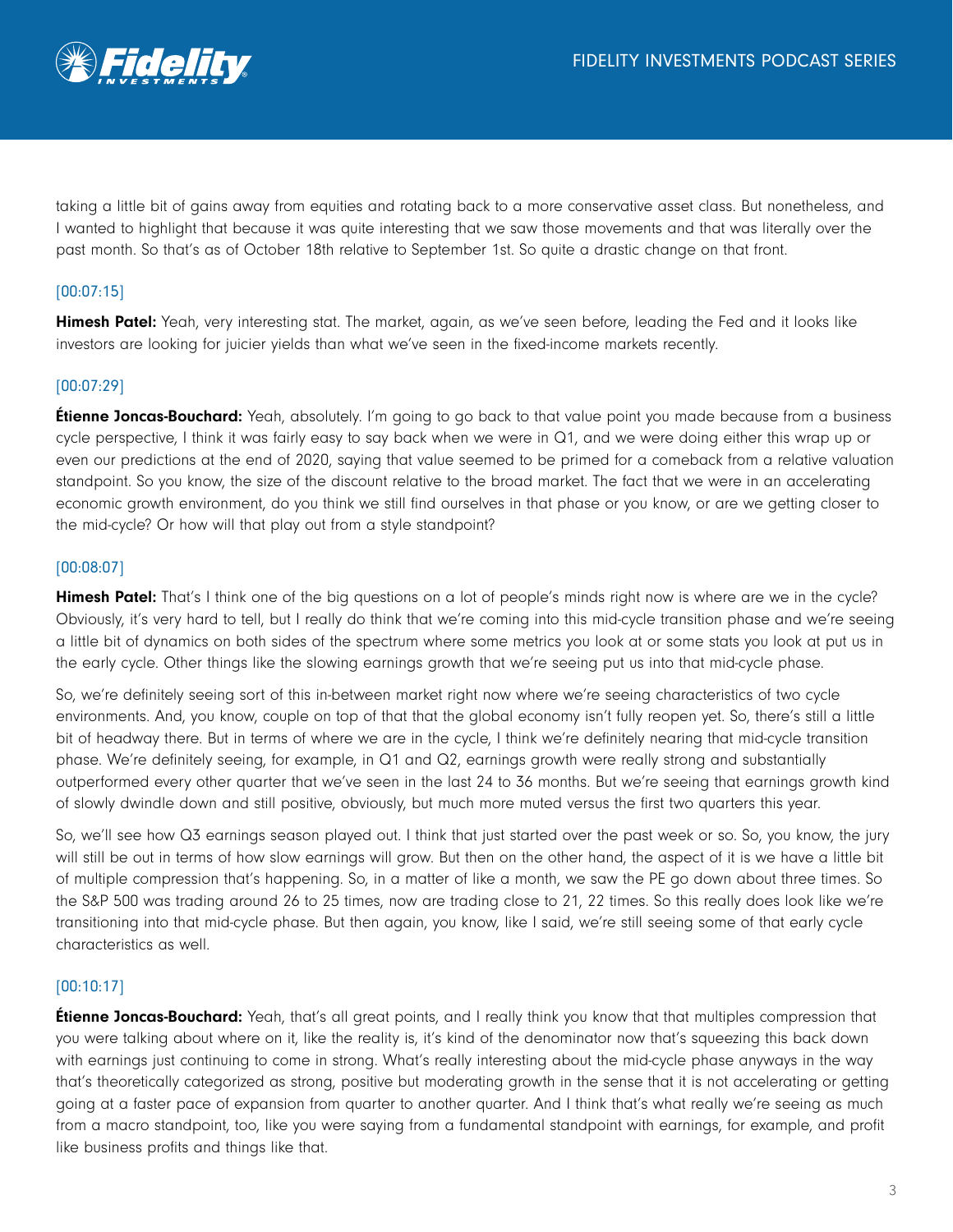

So I was looking at once again, you know, maybe I spent a bit too much time on our beautiful little Bloomberg, but I was looking at consensus GDP estimates globally. And what's really interesting is obviously we're in what's expected as a peak in 2021. But then until 2023, we're still expected to see above a decade average economic growth for the majority of regions, especially in the developed world. So whether if I look back even on a 10-year average, it was telling us between 1.6 to 1.8% for most of the G7. But right now we're averaging around 2.3% up until 2023. So once again, it's very positive backdrop is probably not going as fast as it was over the past year, given we were coming off such a low base.

### [00:11:44]

Himesh Patel: Yeah, and I think the implication of that is a very strong and positive backdrop. But we saw prices lead all of these fundamentals that we just mentioned over the past 12 months or so to a very high degree, where now we're getting into the arena where prices won't move higher as fast as we have seen in the past 12 months.

So it's going to be real focus on how this cycle scenario plays out, how sort of the GDP numbers play out and the fundamentals of the stock level play out as well. So, it's an interesting dynamic, I think one that we haven't seen in a long time. So, it's going to be interesting from an investment standpoint as well.

## [00:12:26]

**Etienne Joncas-Bouchard:** We were talking briefly about value in, you know, typically we say that value does well in the early cycle, but an environment like this, it seems like it could be poised to continue to do well in the sense that a lot of the sectors that find themselves at a relative discount to the broad market, their fundamentals are getting much, much better. So, whether that be in the material space, whether that be in the energy space or even, you know, in financials, if we can expect somehow for rates to lift off, that generally will be good for financials. But just looking at materials and energy, their margins are expanding fairly rapidly with a better commodity complex. And those are the three sectors that tend to be overweight in value. Strategies are value-oriented managers portfolios. So I'd argue that, you know, we were talking about value earlier. I think it's still got some legs in this mid-cycle phase.

So, I guess I can move the conversation, HP, to some of the volatility that we saw near the end of the quarter and how that might have impacted just index investing in general. Because whether we like it or not, index type ETFs, or passively managed. ETFs, remain, I'd say, the largest component by far in the Canadian ETF industry.

And given some of the volatility that we saw recently, notably coming out, for example, out of the Chinese market with the issues they're facing in the real estate sector with companies like Evergrande and Fantasia, how can that be put into perspective when buying a passive equity strategy or even a bond strategy for a region like emerging markets? And maybe I'm focusing in on emerging markets here, but it could be applied to the broad spectrum. Is there any risks when facing those volatility scenarios of passive investing? And have you seen anything show up basically that could raise a red flag?

### [00:14:26]

Himesh Patel: So I think emerging markets specifically, and this is my personal opinion, you definitely want to be either active or semi-active and 100% positive, just not passive, just because, you know, there's so many idiosyncratic risks in the EM market, with corporate governance obviously being at the forefront of the major issues across EM like, you mentioned some of the volatility that we've seen around China.

So whether it's that's due, it's sort of a quality screen or even fundamentally from an active bottom-up stock selection perspective or bond-selection perspective, I definitely think passive indexing on the EM side has its drawbacks. But, you know, I think to the point we were making earlier as we transition into this mid-cycle phase where prices won't lead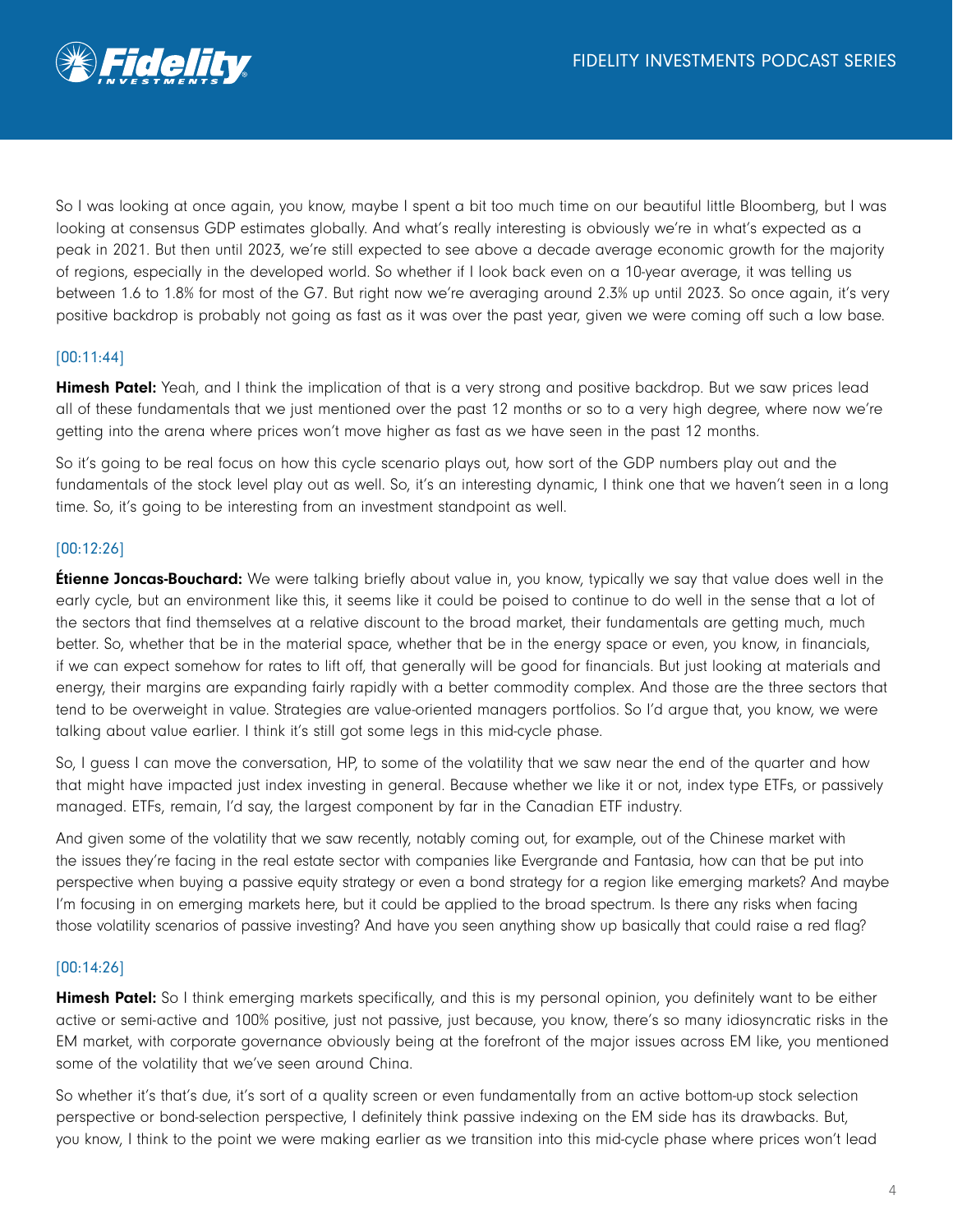

earnings and fundamentals, as we've seen over the previous 12 months, this is really a time when index investing won't shine as bright as we have seen recently.

And the reason for that really is because the focus from a market perspective will be on the fundamentals. So, whether it's value outgrowing or outearning its growth counterparts or whether it's developed markets outearning emerging markets, the numbers will play out in the fashion that we've seen in previous cycles where the market will reward these companies and these areas in the market that are fundamentally getting better versus all boats rising, as we saw in 2020. But there's no potential red flags that I see in terms of passive investing. I think, like you said, it's still a big chunk of the Canadian ETF industry. It's a huge chunk of the US ETF industry, even the mutual fund side as well, too. So it's definitely sort of a convenience factor. But I know you have some take on passive and indexing strategies.

## [00:16:32]

**Étienne Joncas-Bouchard:** Not particularly more than what you've mentioned, I think it just reminded me that, you know, understanding the composition of each index that is owned in a portfolio, not all of them are built equally. There's inclusion criteria as in certain indices; there are some that are not at all considered in others. So it was just in discussions that I had with advisers over the past three months is realizing, maybe choosing certain indices should be done with more care.

And actually, it was quite interesting on the emerging market front because for some reason, I hadthought that there was quite a bit of flows that had gone into that space based on what the conversations we've had with our mutual fund counterparts, either here at Fidelity or some industry notes that we've seen. But in reality, there's been very little flows into emerging market ETFs this year, almost flat on the year, which tends to be surprising because we would have expected that as the early cycle came around, maybe some flows would have gone there in terms of maybe shifting a little bit to performance and because this is a more of a geographic take.

But from a factor perspective, we talked about value. But what also did really well in Q3 and that we had obviously discussed a lot about in 2020 was high-quality names. Those in July and August were the two best performing factors pretty much for any specific geographic region. Do you think there is a reason for that? Or it was just kind of a cool down in the more cyclical trade in factors like dividend and value taking a seat and taking a step back, if you will, and then snapping right back in September and October already?

### [00:18:22]

Himesh Patel: Yeah, definitely. So we've definitely seen them going head-to-head and back and forth over the past three-to-four months. Whereas the first four-to-six months of the year, we saw value significantly outperforming growth and quality. I think the heels of that is really related to inflation expectations, expectations around the Fed-hiking cycle like you, the expectations on interest rate hikes being drastically different, even just in a one-month period. And I think it's just also some of that knock-on effects of the volatility we're seeing in the emerging markets that potentially could make it through to developed markets. Who knows, that's kind of remain to be seen.

But I think quality as a factor has done well recently just because, well, not in September, but in the summer months, really because of inflation in yields. And when you think about as we go forward from here on out inflation, I think everybody can now agree is not transitory and it's going to be here to stay. So, we're starting to see some of those supply chain issues or starting to see some of those cost pressures come in to a lot of these companies' earnings calls and companies putting on profit warnings. So, this is definitely playing a factor into why quality is doing better and the reason for that really is because in an environment where we're seeing these cost pressures and supply chain issues, quality tends to have the best position to be able to either, one, pass on those costs to consumers without experiencing a demand shock, or ramp up production so that they can meet demand in a very short order.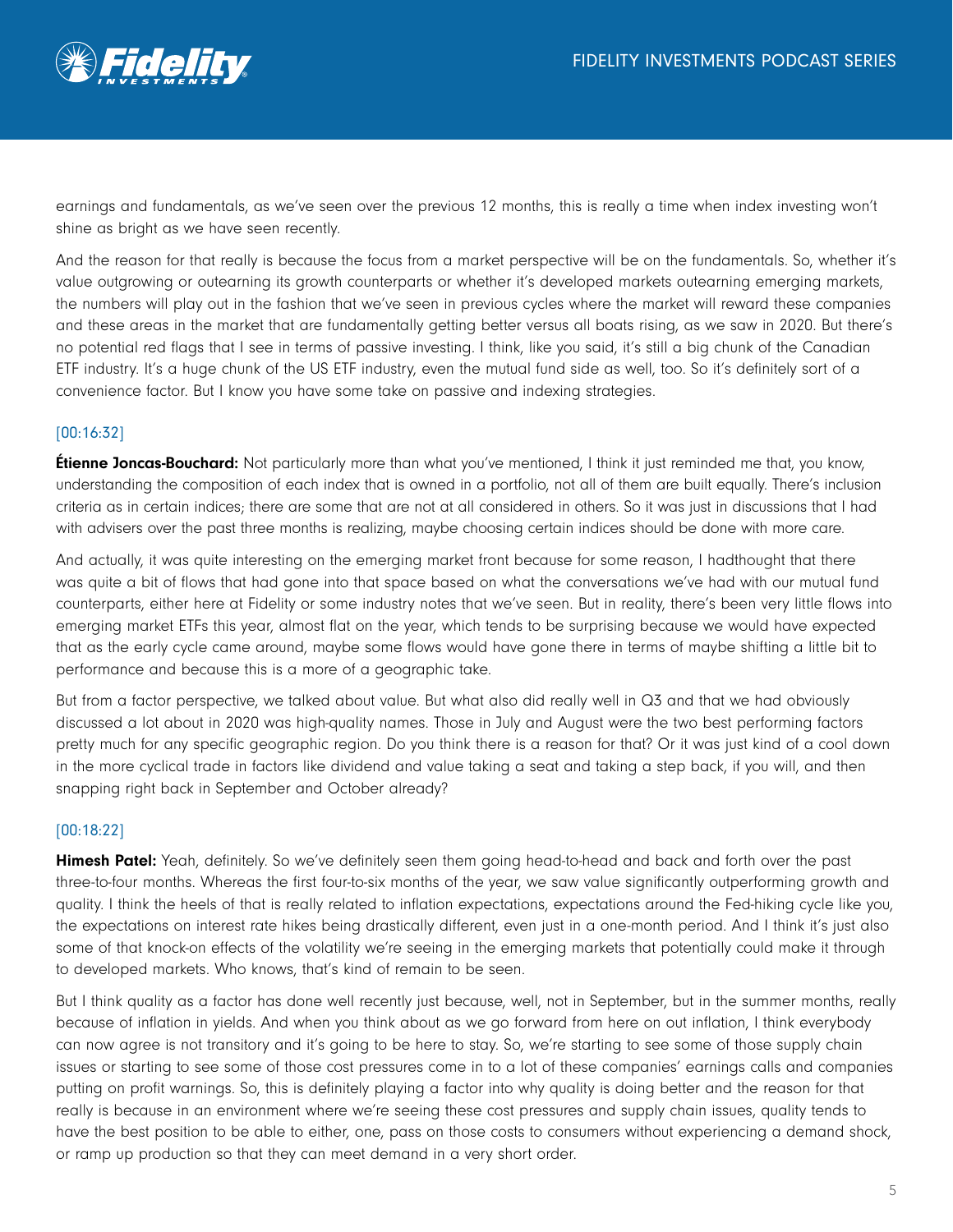

So, they're kind of the best position. And I think that's one of the reasons why we're seeing quality outperform the cyclicals in July and August. Now, September was a different month because obviously we saw lots of volatility in EM and we saw rates rising a little bit as well. So on the heels of that, again, that's all related to the hiking cycle. Quality really did underperform in that month relative to value and cyclicals. But I think that's sort of another month where we saw the reopening story kind of play out again and resurge itself as we enter Q3, Q4 season of 2021

## [00:20:56]

**Étienne Joncas-Bouchard:** Group points, and from a flows perspective, it hasn't really made it budge though. We haven't seen smart beta ETFs in the quality space receive a drastic amount of flows from an industry perspective. But we're, like you mentioned at the offset of the conversation, value and dividend, all of a sudden outperformance you're getting close to like one year of strong performance seems like investors, advisors, even institutions are kind of maybe now believing it's possible for value to actually do well for more than a couple of months showing the fact that it hadn't really done that in close to three or four years. So, you know, if there's one thing I'd keep an eye out for and from now to the end of the year is how that dynamic evolves.

### [00:21:44]

**Himesh Patel:** Yeah, and you make a good point. Flows really haven't followed through with what we've seen in terms of performance. What are you seeing from a valuation perspective? Have valuations changed pretty drastically, even though we've since November of last year, really, we saw value outperform growth even through September on a cumulative basis by about 15%, which is pretty significant. What are you seeing from a valuation perspective in terms of some of these factors, broader trading?

### [00:22:18]

**Étienne Joncas-Bouchard:** Yeah, absolutely, that's a great question. I mean, we can look at it and break it down, and once again, for everybody listening in to our podcast, yes, we're a little bit always tilte from a discussion standpoint towards investment factors, and that is the reality based off of what our expertise is here at Fidelity Canada, we have a wide array of factor-based ETFs or smart beta ETFs for all geographies. So it's I think we definitely keep an eye on and it's something that we also don't necessarily consider enough when we're doing portfolio construction because we tend to look at it from a sector and geographic standpoint. But we hope that with these conversations, we can open some eyes on to factor risk contribution like we talked about with Cameron Chamberlain.

And also just, you know, some key topic or ideas to exploit given the business cycle. But anyway, that was a little paragraph, just so everybody knows why we talk about this stuff so much. But I think that's a great question on valuations because what's really interesting is albeit value's done really, really well from a performance standpoint, it's still super cheap relative to the broad market because the fundamentals are getting better. So you're getting multiples like compression, like you said, HP, but even to a greater extent or that's really what's compressing it is that, you know, earnings are coming back to the energy space. You know, I was looking at a stat earlier. The MSCI ACWI energy sector saw more than a 100% increase or margin expansion over the past year. That is very interesting. It's actually now brought it up to now ... I don't want to state the wrong number, but it's well above 15%. I think it's closer to 17%.

#### [00:23:54]

**Himesh Patel:** Something we haven't seen in a long time.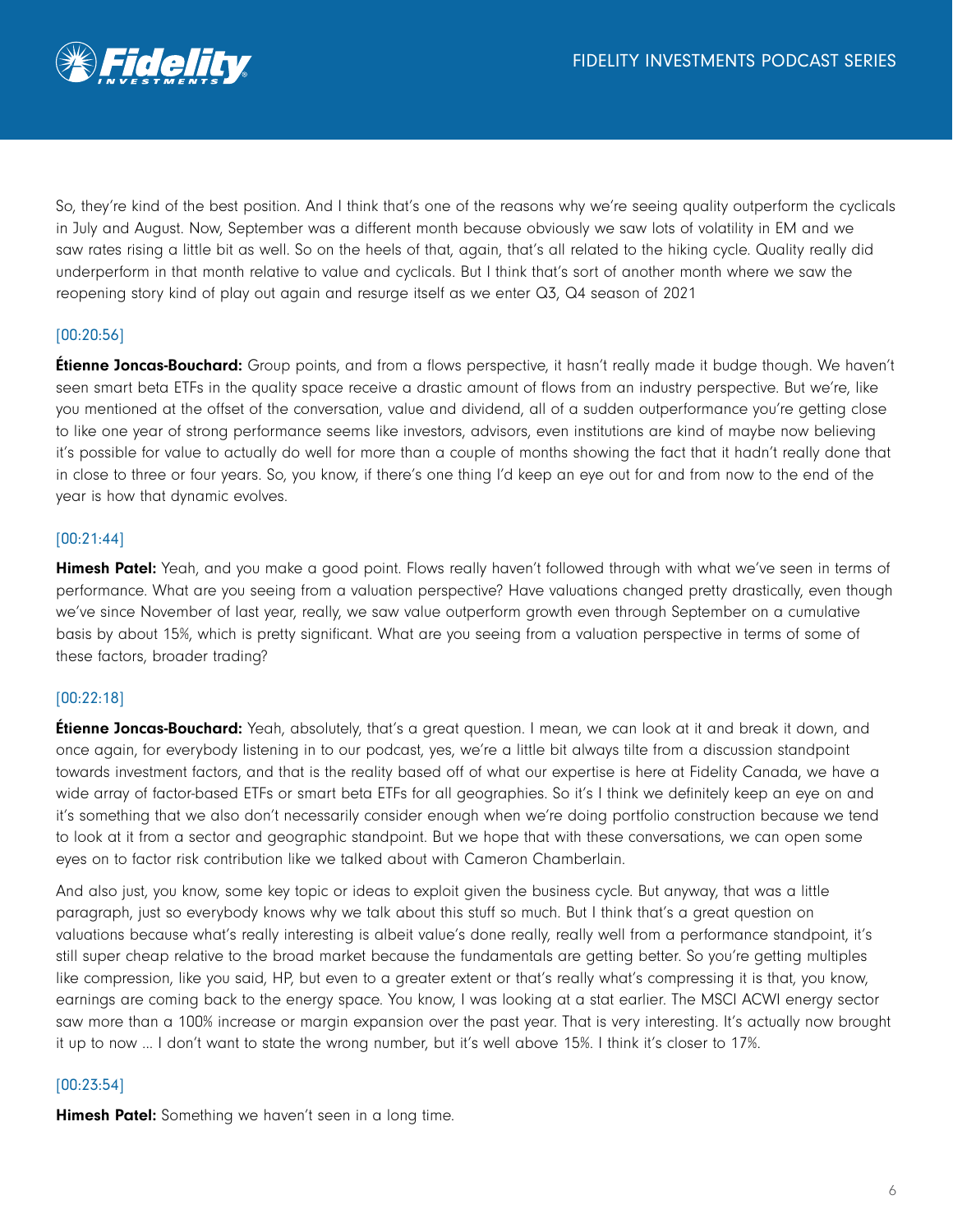

# [00:23:56]

**Étienne Joncas-Bouchard:** Exactly the last time we saw that for the sector as a whole was pre-2008. So, the commodity complex has changed drastically. I think it's made these companies attractive, not only from an asset price standpoint, so like a price-to-book, but now from a free cash flow perspective. So now obviously, I was focusing on energy there, but there's other sectors that are cheap as well, like materials, like financials to a certain extent. You could also find some value in real estate in certain geographies. So these are sectors that are getting much better and are trading a big discount. To that point, also with performance that has followed there and the positive momentum from an earnings standpoint. Well, you know, momentum factors are now looking a lot like value factors just because of what's been in favour over the past year. So if you look at like historically momentum will trade at a premium to the broad market. But most momentum factor indices now are trading at a discount to the broad market. So that's something that's quite interesting right now.

And then what remains expensive, I think, is kind of the low-vol, higher quality space, just some of the more stable names. There's always an appetite for those in portfolios. It's just there's periods where it will be even more in demand than right now, where, like we said earlier, there's just a good backdrop for stocks, generally speaking. So I think if you can get more beta with more cyclical factors in sectors and even geographies, I still think you benefit from that right now. But do you have anything else to add there, HP.

### [00:25:40]

Himesh Patel: Like you said, there's still that premium on low-volatility and quality stocks just because I think a lot of investors are holding that as their core positions. And with what we've seen in terms of volatility in the markets, that's kind of been the safe haven to go to and driving up some of those premiums, but definitely still lots of opportunities in terms of where things are trading from a discount perspective. So I totally agree.

### [00:26:08]

**Étienne Joncas-Bouchard:** Good stuff. Maybe we can shift the conversation a little bit to fixed income. And one theme that I've seen develop throughout the course of the year, and I say has continued, especially with this rotation back towards fixed income in September is the continual purchase and entry of new assets into the short-term bond space.

So, mandates that focus on less interest-rate-sensitive bonds given they have lower maturities, whether that be on the corporate or on the government side, it seems like there's a lot of assets going there. National Bank estimates about three billion in net new assets in that category so far this year. Is this because advisors and investors are still trying to lower that interest rate sensitivity? Or it's simply just a way to park cash in the short-term? What do you think? Is it a combination of both, probably? But is there one driving more than the other, you think?

### [00:27:08]

**Himesh Patel:** Yeah, I think it's a combination, but I think more so, it's related to the fact that we're seeing a lot of clients take barbell approaches in their fixed income portfolios now, where obviously with yields being so low across basically every fixed-income asset class and the fact that we're trading in percentiles in yield ranges at all-time historic lows, there's not a lot of opportunity to find a yield. And if you are finding that yield, you have to take on some risk in terms of the fact that we're at all-time lows and perhaps we can see some capital losses in the fixed-income market. But with rate hike expectations increasing, we're seeing a little bit of an uptick in yields recently. It makes sense to take on some of those longer duration aggregate bond type exposures, but then we're going to couple that with a shorter term, shorter duration, lower interest rate sensitivities, type of product, which I think is what's really driving that trend to those flows. But it's going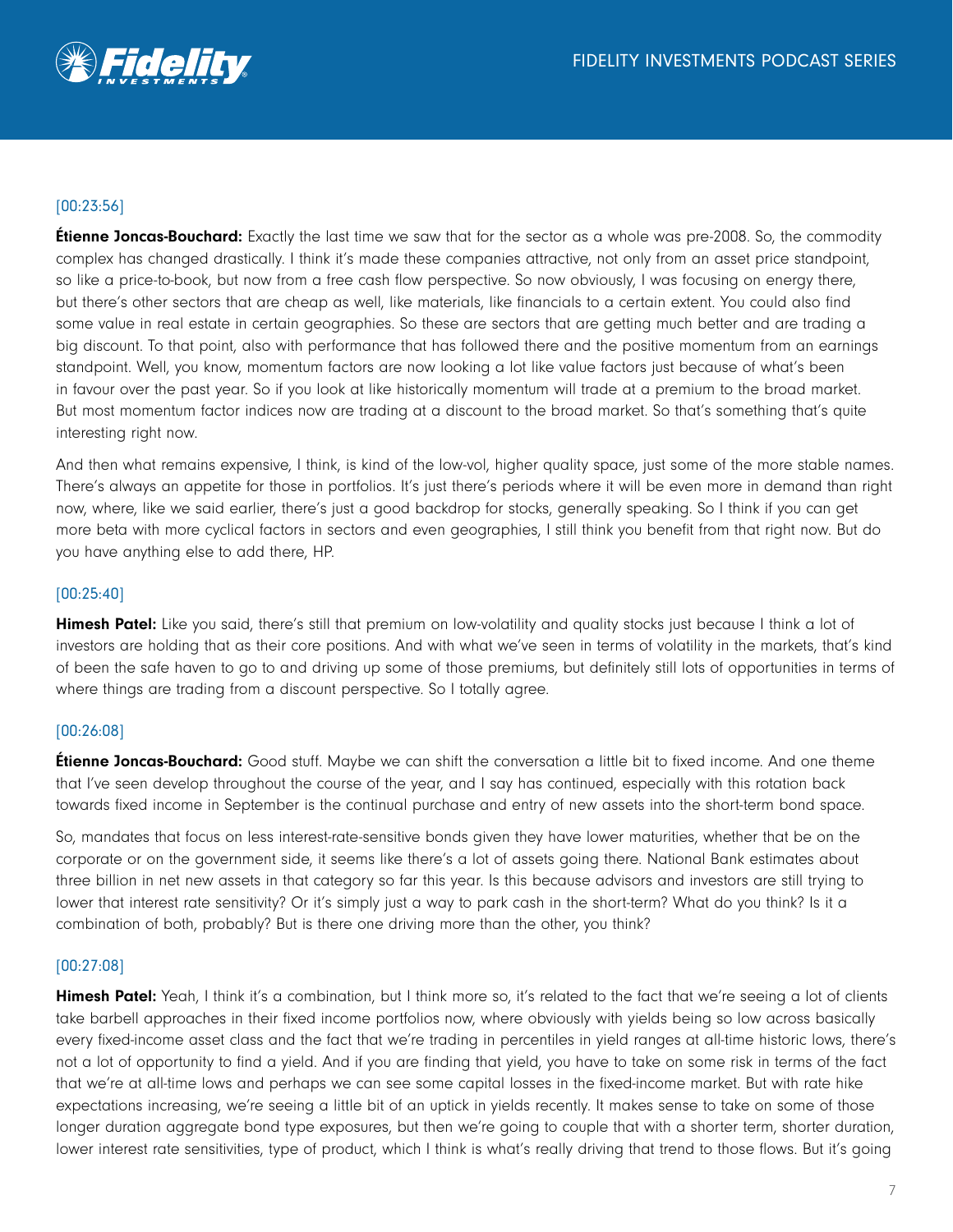

to be an interesting story in the fixed-income markets because we've effectively moved past this mini taper tantrum 2.0 phase. And now the market is kind of okay with the fact that we're going to experience two to three rate hikes next year. Who knows if that actually happens?

# [00:28:34]

**Étienne Joncas-Bouchard:** It's being priced in, though, that's all we need to know right now.

### [00:28:36]

**Himesh Patel:** Exactly. And that's what's being priced in. So in that environment, you don't want to be taking on too many one-sided bets. And I think a barbell approach with having that sort of lower duration income producing asset on the lower duration side makes sense to pair that with what is traditionally your aggregate bond or your core plus or your longer duration exposure.

## [00:29:04]

**Étienne Joncas-Bouchard:** Yeah, great points. And I think that's actually an interesting statement that you made on what's transpired over the past couple of quarters where like Q1, what we really saw is just a complete steepening of the curve, where everything on the long end was trying to guesstimate what future inflation expectations are going to be and how strong will they be going like way out, right, five or 10 years out? Yeah. But now you're going to have to balance that out with expectations that the short end of the curve is going to rally eventually, not to flatten the curve, but to somewhat at least decrease the steepness. So, I think that that's a very good point and why, you know, more recently, I think there's been a lot more talk about maybe rotating to short-term corporate bonds relative to short-term government bonds, which yes, spreads are extremely tight, but you likely don't see as much sensitivity when there are interest rate hikes from central banks. So definitely something to keep an eye on.

### [00:30:05]

Himesh Patel: Yeah, and the fundamental backdrop is pretty positive. We're not expecting a ton of defaults. Balance sheets are generally strong across these corporate investment grade issuers. And so, I think you're seeing a lot of clients put their money to work in terms of the shorter end to try and just to try and really get yield from anywhere they can.

### [00:30:31]

**Étienne Joncas-Bouchard:** Where possible, if possible. That's such a good point. And that's why it remains, I think, a difficult environment, though I was maybe so surprised to see such a strong bounce back in September. But the reality is a lot of that fixed income is ther as an insurance policy in portfolios in case of that equity market volatility. Alright, my friend, that wraps it up for today's episode. Thank you everyone for joining us. We hope you enjoyed this. Feel free, once again, to reach out to us, whether it's on LinkedIn or, you know, via email, we like to get your feedback, things you want to hear from or any guests you'd like to have us host. I would definitely be open to some commentary. So thanks again and see you next time.

### [00:31:17]

Announcer: Thanks for listening to the Fidelity ETF Exchange, Powered by Fidelity Connects. Don't forget to follow Fidelity Canada on Twitter and subscribe to Fidelity connects on your podcast platform of choice. And if you like what you're hearing, please leave a five-star rating or review. Thanks again. See you next time!